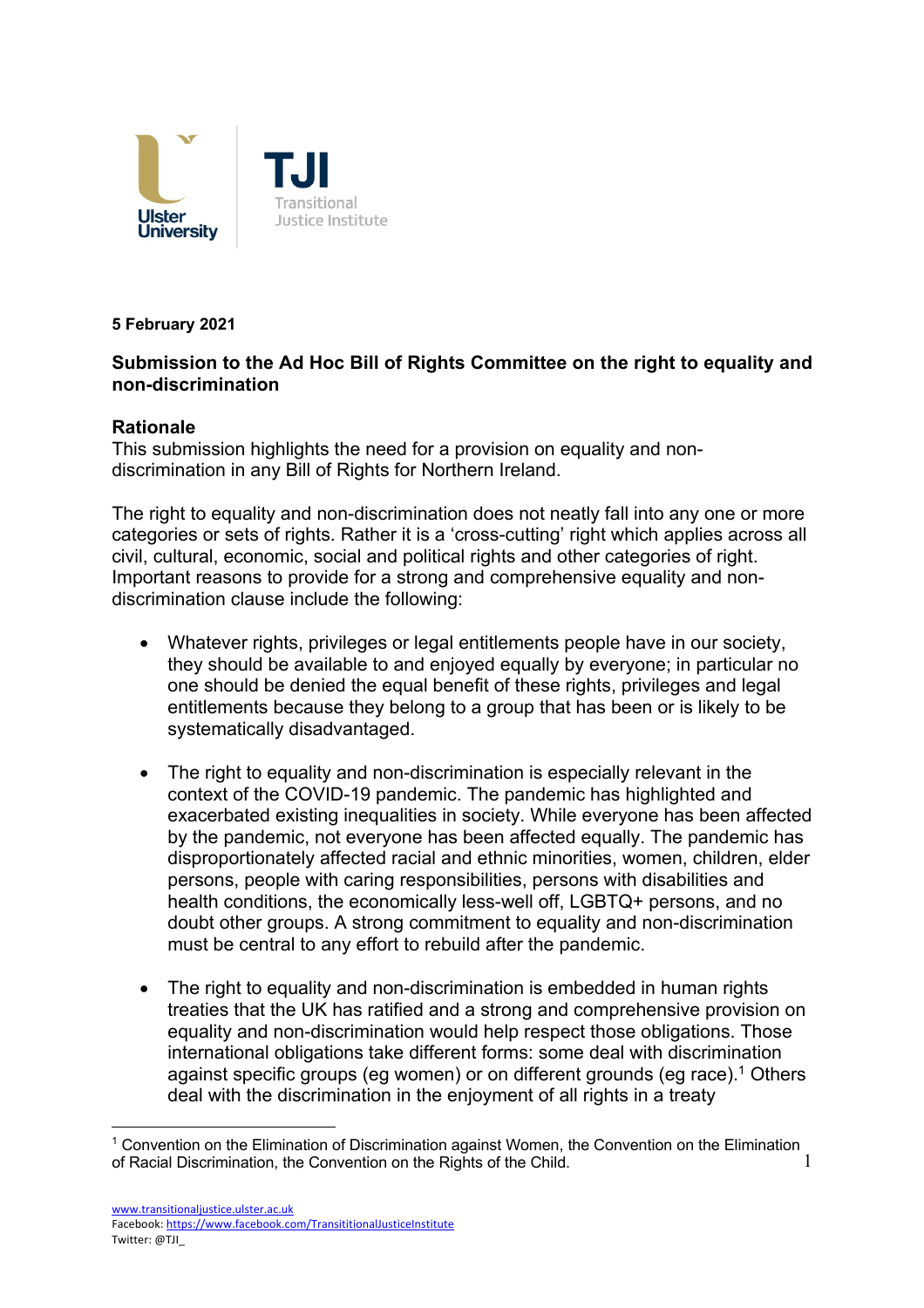('accessory protection').2 Other equality provisions require equality in the enjoyment of all rights set forth by law. $3$  A strong and comprehensive provision on equality and non-discrimination would advance respect for these different international obligations.

- As well as the pandemic and the international obligations there are reasons rooted in the particular circumstances of Northern Ireland that make it relevant and urgent to address equality. The right to equality and non-discrimination is important in the context of a society emerging from conflict and in particular in a society whose constitutional future may take different paths. The impact of the conflict means that Northern Ireland is home to some of the regions of the UK with the highest levels of deprivation; the conflict has left a legacy of physical and mental health problems; and we have a divided society with de facto segregation in education and housing.
- The right to equality and non-discrimination should protect everyone no matter which state is sovereign in Northern Ireland.
- An overarching provision on equality and non-discrimination would also provide some potential coherence to understanding, respecting and teaching equality law in this jurisdiction. In the absence of a Single Equality Bill, equality and non-discrimination provisions are spread across dozens of instances of primary and secondary legislation. A provision in a Bill of Rights would provide a primary reference point for these measures and future developments.
- The right to equality and non-discrimination has a long history of judicial interpretation in different jurisdictions and so judges are well used to dealing with such cases. There are well-developed bodies of case-law and especially so in countries which have more recently adopted equality provisions eg Canada, South Africa and indeed the UK.

For the avoidance of doubt, the right to equality and non-discrimination should be part of a strong and inclusive bill of rights, and in particular one which protects the economic, social and cultural rights of everyone in this society.

## **Models**

There are some models of good practice as to what a right to equality and nondiscrimination might look like.

Equality scholars frequently refer to the texts of the 1982 Canadian Charter of Rights and Freedoms and the 1996 South African Constitution.

Section 15 of the 1982 Canadian Charter provides:

Facebook: https://www.facebook.com/TransititionalJusticeInstitute Twitter: @TJI\_

<sup>&</sup>lt;sup>2</sup> Article 2 International Covenant on Economic Social and Cultural Rights, Article 2 International Covenant on Civil and Political Rights, Article 14 European Convention on Human Rights.

<sup>&</sup>lt;sup>3</sup> Article 26 of the International Covenant on Civil and Political Rights.

www.transitionaljustice.ulster.ac.uk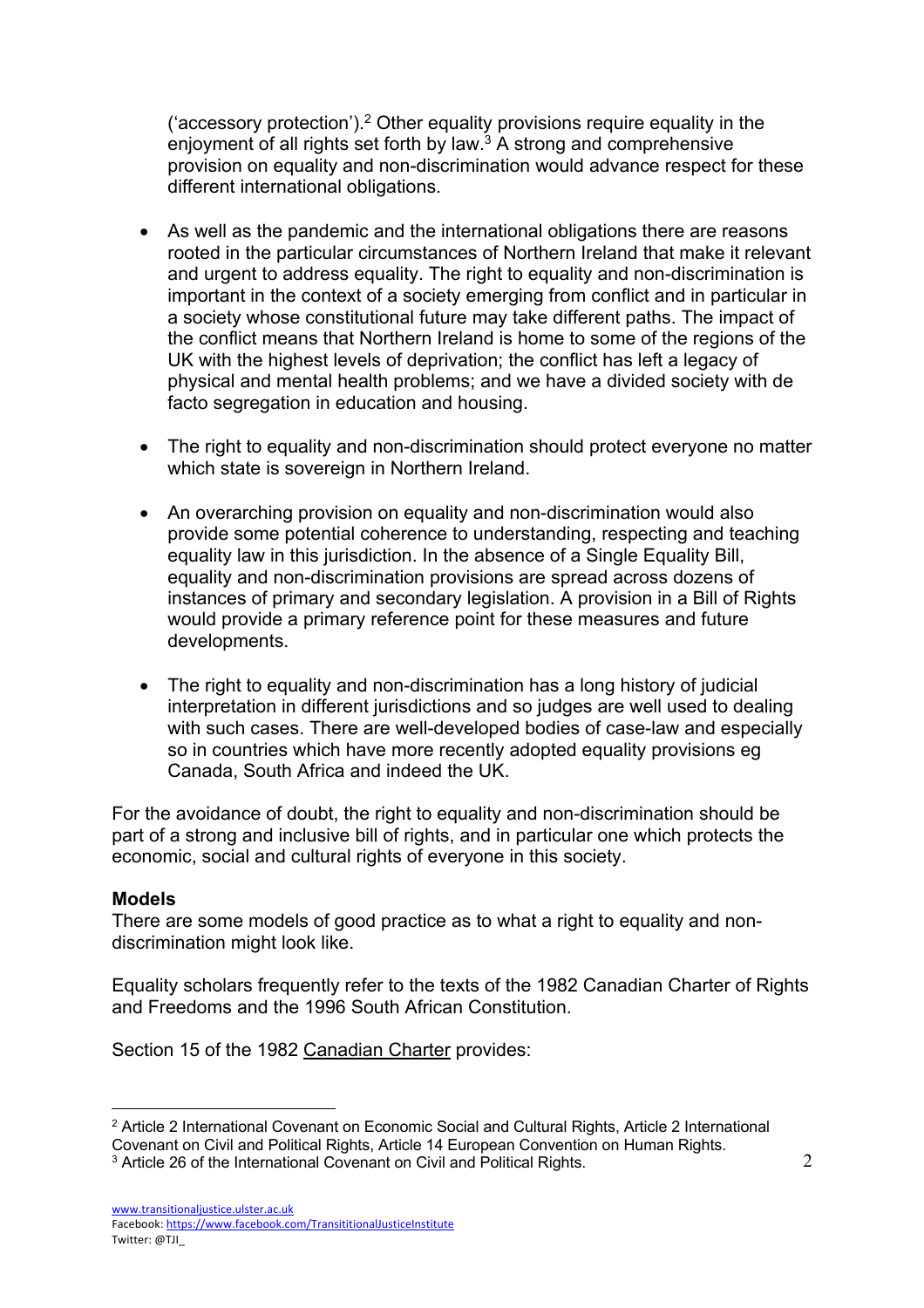**15.** (1) Every individual is equal before and under the law and has the right to the equal protection and equal benefit of the law without discrimination and, in particular, without discrimination based on race, national or ethnic origin, colour, religion, sex, age or mental or physical disability.

(2) Subsection (1) does not preclude any law, program or activity that has as its object the amelioration of conditions of disadvantaged individuals or groups including those that are disadvantaged because of race, national or ethnic origin, colour, religion, sex, age or mental or physical disability.

Section 9 of the 1996 South African Constitution reads:

9. (1) Everyone is equal before the law and has the right to equal protection and benefit of the law.

(2) Equality includes the full and equal enjoyment of all rights and freedoms. To promote the achievement of equality, legislative and other measures designed to protect or advance persons, or categories of persons, disadvantaged by unfair discrimination may be taken.

(3) The state may not unfairly discriminate directly or indirectly against anyone on one or more grounds, including race, gender, sex, pregnancy, marital status, ethnic or social origin, colour, sexual orientation, age, disability, religion, conscience, belief, culture, language and birth.

(4) No person may unfairly discriminate directly or indirectly against anyone on one or more grounds in terms of subsection (3). National legislation must be enacted to prevent or prohibit unfair discrimination.

(5) Discrimination on one or more of the grounds listed in subsection (3) is unfair unless it is established that the discrimination is fair.

Drawing on international and comparative examples and inspired by provisions in the Belfast/Good Friday Agreement the NI Human Rights Commission recommended in 2008 that provisions on equality and non-discrimination:

Provisions should be drafted to ensure that –

1. Everyone is equal before and under the law and has the right to equal protection and equal benefit of the law, including the full and equal enjoyment of all rights and freedoms.

2. No one shall be unfairly discriminated against by any public authority on any ground such as: race, membership of the Irish Traveller community, colour, ethnicity, descent, sex, pregnancy, maternity, civil, family or carer status, language, religion or belief, political or other opinion, birth, national or social origin, nationality, economic status, association with a national minority, sexual orientation, gender, identity, age, disability, health status, genetic or other predisposition toward illness, irrelevant criminal record, property or a combination of any of these grounds, on the basis of characteristics associated with any of these grounds, or any other status.

3. Unfair discrimination consists of any provision, criterion or practice which has the purpose or effect of impairing the ability of any person to participate on an equal basis with others in any area of economic, social, political, cultural or civil life.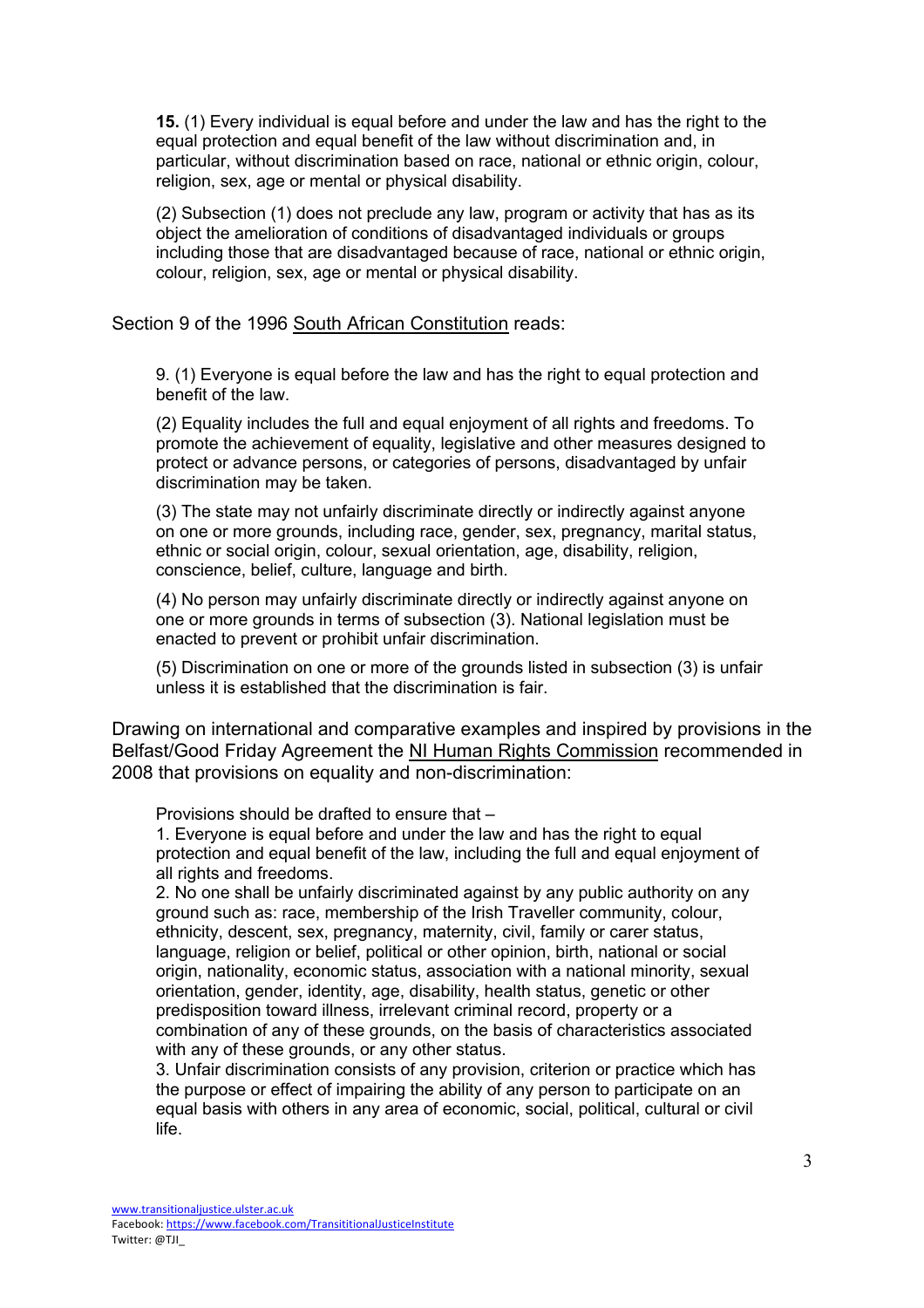4. Without prejudice to the immediate effect of recommendations on the Right to Equality and Prohibition on Discrimination, legislation must be enacted to prevent or prohibit unfair discrimination.

5 . Public authorities must take all appropriate measures, to eliminate unfair discrimination and where circumstances so warrant and in accordance with the law, must take all appropriate and proportionate measures to ameliorate the conditions of disadvantaged groups, including those individuals or groups disadvantaged because of the prohibited grounds in Recommendation 2. 6. Nothing in a Bill of Rights for Northern Ireland shall preclude any law, programme or activity that has as its object the amelioration of conditions of disadvantaged individuals or groups including those individuals or groups disadvantaged because of the prohibited grounds in Recommendation 2, and is a proportionate means of achieving this objective.

7. Public authorities must take all appropriate measures to promote the rights of older persons and those who are disabled to lead a life of independence, enjoy social, cultural and occupational integration, and to participate in the life of the community.

The NIHRC advice has been influenced by these earlier examples, as well as drawing on the particular circumstances of Northern Ireland. All of these models are more developed than earlier more laconic equality provisions eq the 14<sup>th</sup> Amendment to the US Constitution (ratified 1868):

All persons born or naturalized in the United States, and subject to the jurisdiction thereof, are citizens of the United States and of the State wherein they reside. No State shall make or enforce any law which shall abridge the privileges or immunities of citizens of the United States; nor shall any State deprive any person of life, liberty, or property, without due process of law; *nor deny to any person within its jurisdiction the equal protection of the laws*. (italics added).

And the 1937 Irish Constitution is also brief:

Article 40(1)

All citizens shall, as human persons, be held equal before the law.

This shall not be held to mean that the State shall not in its enactments have due regard to differences of capacity, physical and moral, and of social function.

#### **Key points from these models**

There are several points that stand out from the more recent constitutional provisions and the NIHRC advice:

• The equality guarantee should be comprehensive; it should not be limited to equality 'before' or 'under' the law but should extend to the equal benefit and protection of the laws. Canadian and South African drafters have adopted this language because of a concern that the earlier language might only ensure 'formal' equality. To paraphrase Anatole France, formal equality is that majestic equality which prohibits the rich as well as the poor from sleeping under bridges and stealing bread. Incorporating the equal benefit and equal protection of the laws would better respect more substantive models of equality.